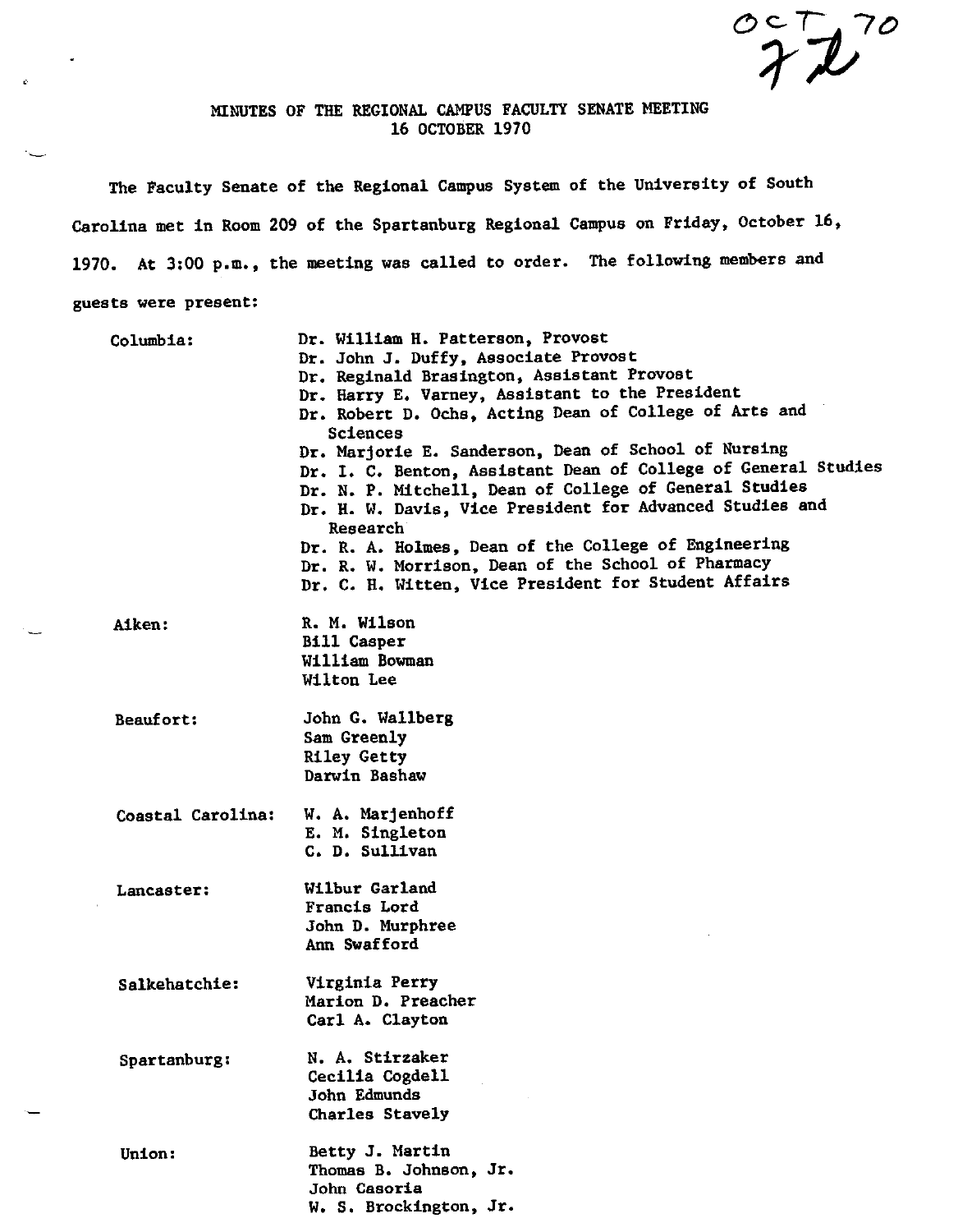Dr. N. A. Stirzaker of Spartanburg welcomed the Senate members and Deans of the University to Spartanburg.

Dr. William R. Patterson, addressed the Senate on financial matters. He said that last year the University asked the legislature for \$595.00 per FTE (full time equivalent student), which they gave, but because of an overestimate in the number of students the University got \$555.00 per FTE. Dr. Patterson also pointed out that the University no longer receives separate appropriations for nurses. For every new FTE student we received \$600.00. There were 754 such students, so the appropriation will amount to \$565.00 per FTE.

The University is asking for 9 per cent increase for salaries. This is to be allocated for merit raises and promotions. Dr. Patterson emphasized there was a need for larger classes and more efficiency in our system.

Dr. Patterson was asked to explain the differences between the faculty manual for the Main Campus and the Regional Campus. He explained they would be basically the same. Differences will be in the criteria for faculty promotion.

Dr. Duffy explained that the Branch Program was implemented to meet criticism that the University Regional Campuses were not serving the community. The program was modeled after the Opportunity Scholars Program on the Main Campus. Dr. Duffy explained that the entrance requirements were lowered to 700, and that the program would probably succeed or fail depending on the attitude of the faculty members. Dr. Duffy then introduced the Deans of the various schools and colleges of the University.

Dr. Brasington explained that the University is seeking three federal grants which will bring additional funds into the Regional Campus System and which may bring changes in the curricula.

The first is a training grant which will make available funds so that the University may study teacher attitudes, teaching skills, teaching techniques and curricula. This grant will be approximately \$150,000 for faculty workshops, seminars. and faculty salaries.

-2-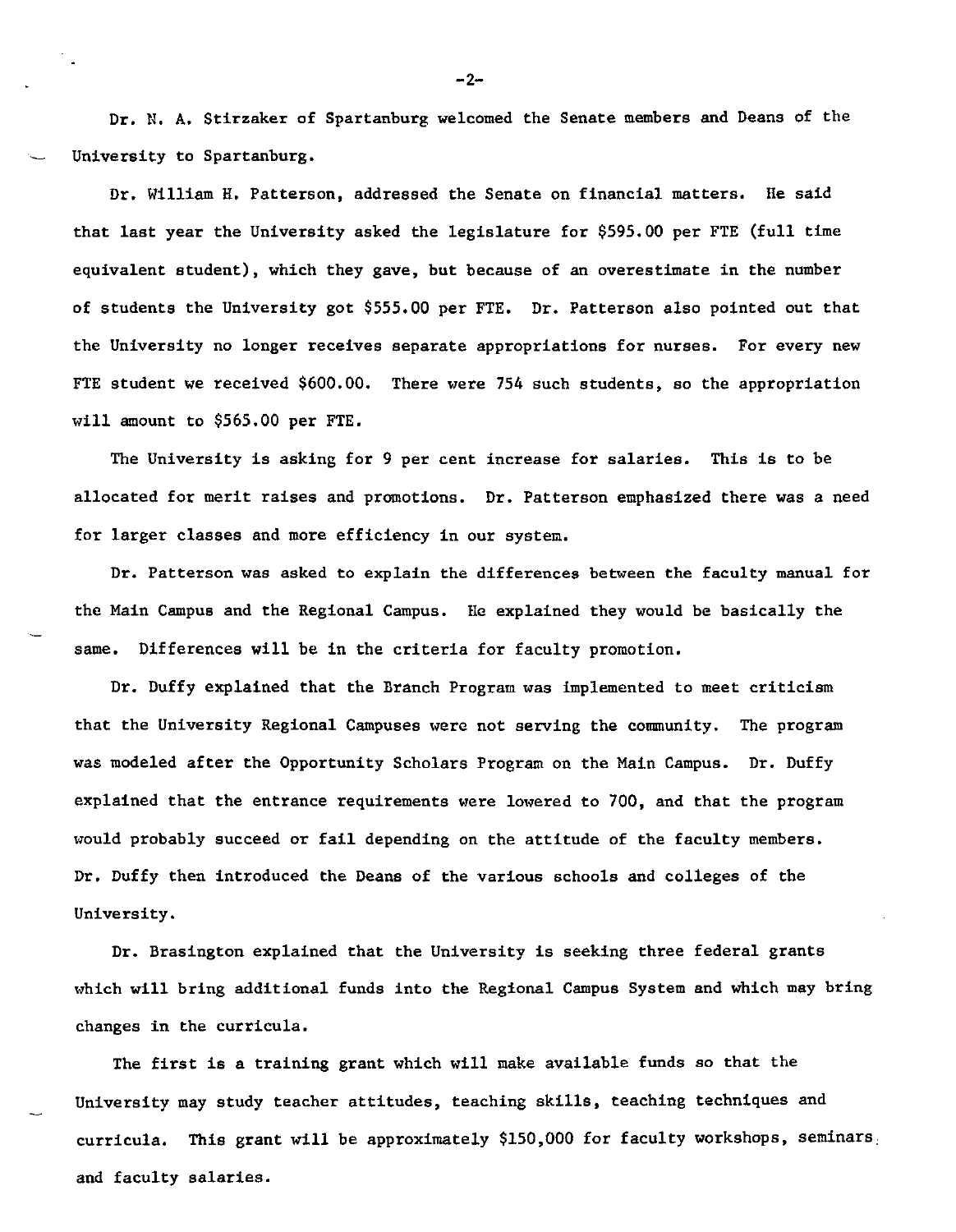The second grant is a cooperative work-study grant. The first year this program will be planned, the second year there will be pilot projects, and the third year implementation.

The third grant will be financial aid for students, This grant is expected to increase enrollments by 30 per cent this next academic year.

Dr, Edmunds appointed a committee of four to work with Dr, Duffy on the new faculty manual. The appointees are:

> C. D, Sullivan, Coastal Sam Greenly, Beaufort Bill Brockington, Union

Charles Stavely, Spartanburg

A motion was made that the faculty of each regional campus be responsible for any changes in grades, The motion was seconded.

The motion was then amended so that grade change must be made within one semester. The amendment was seconded.

After discussion, the amendment was amended so that changes must be made within one year and any changes that are requested after one year period must be considered by the Regional Campus Senate and then by the Provost.

The amendment was seconded.

The amendment to the amendment passed.

Joe Bowman, representing the coaches of the Regional Campus System, presented a proposal to establish The University of South Carolina Regional Campus Conference. After discussion it was determined that several campuses had not had the constitution to study. A motion was made to postpone the proposal until the next meeting, The motion was seconded and passed by 12 for and 10 against.

Bill Brockington inquired about the progress of implementation of the  $10\frac{1}{2}$  month contract and the 12 month pay scale. Dr. Patterson said he would pursue implements tion if it was still the wishes of the Senate.

-3-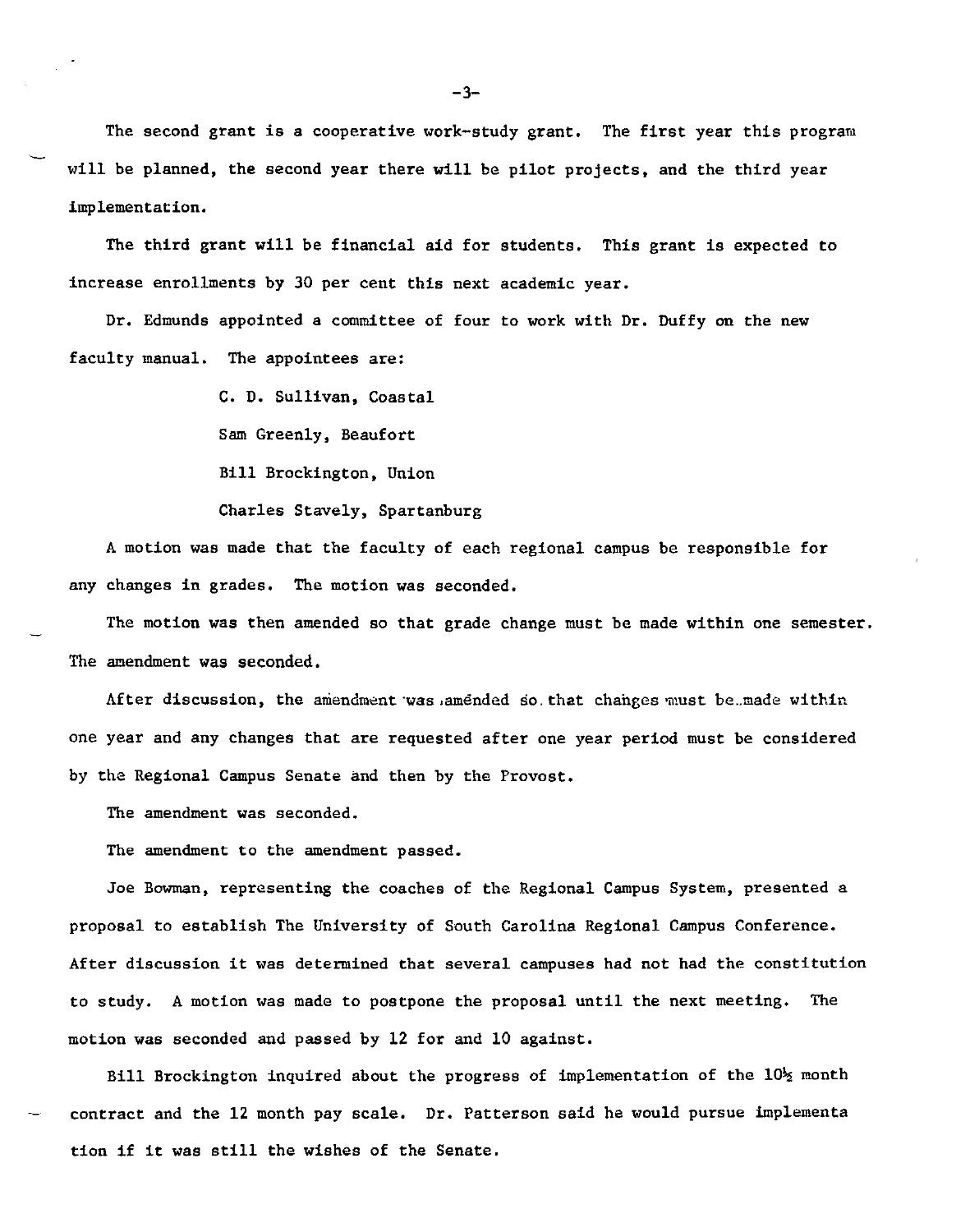The motion was made that items to be placed on the agenda of the Faculty Senate be sent to each of the campuses for consideration and to Dr. Duffy and Dr. Patterson. These points for discussion should be received no later than ten days before the Senate meeting.

The motion was seconded and passed.

A motion was made that

(a) A parlimentarian be appointed to aid the discussions, or

(b) The secretary be familiar with Roberts' Rules of Order, or

(c) A large gavel be purchased.

The motion was seconded and passed.

Dr. Edmunds appointed Thomas Johnson from Union as Parlimentarian.

A motion was made that a committee be appointed to begin negotiations with Clemson University. The committee would negotiate a plan allowing faculty members to attend the other University on a one-for-one exchange basis with reduced tuitions by both institutions. The motion died for lack of a second. The proposal was referred to the Faculty Welfare Committee, who were advised to work with the Main Campus Faculty Welfare Committee and together seek legislation to provide funds for faculty members to study at state supported colleges and universities.

A motion was made that a committee be appointed to determine the number, location and time of Faculty Senate meetings amenable to a majority of the delegations.

The motion was seconded and passed.

Dr. Edmunds appointed Dr. Edmunds, Thomas B. Johnson, and Dr. Duffy to this committee.

A motion was made to allow the Regional Campus System to be represented in the new University Faculty Senate that has been formed in Columbia, Further, this representation be based on the number of full time equivalent students enrolled in the Regional Campus System. The motion was seconded, After discussion, Dr. Duffy moved that the motion be tabled. Mis motion was seconded and passed,

-4-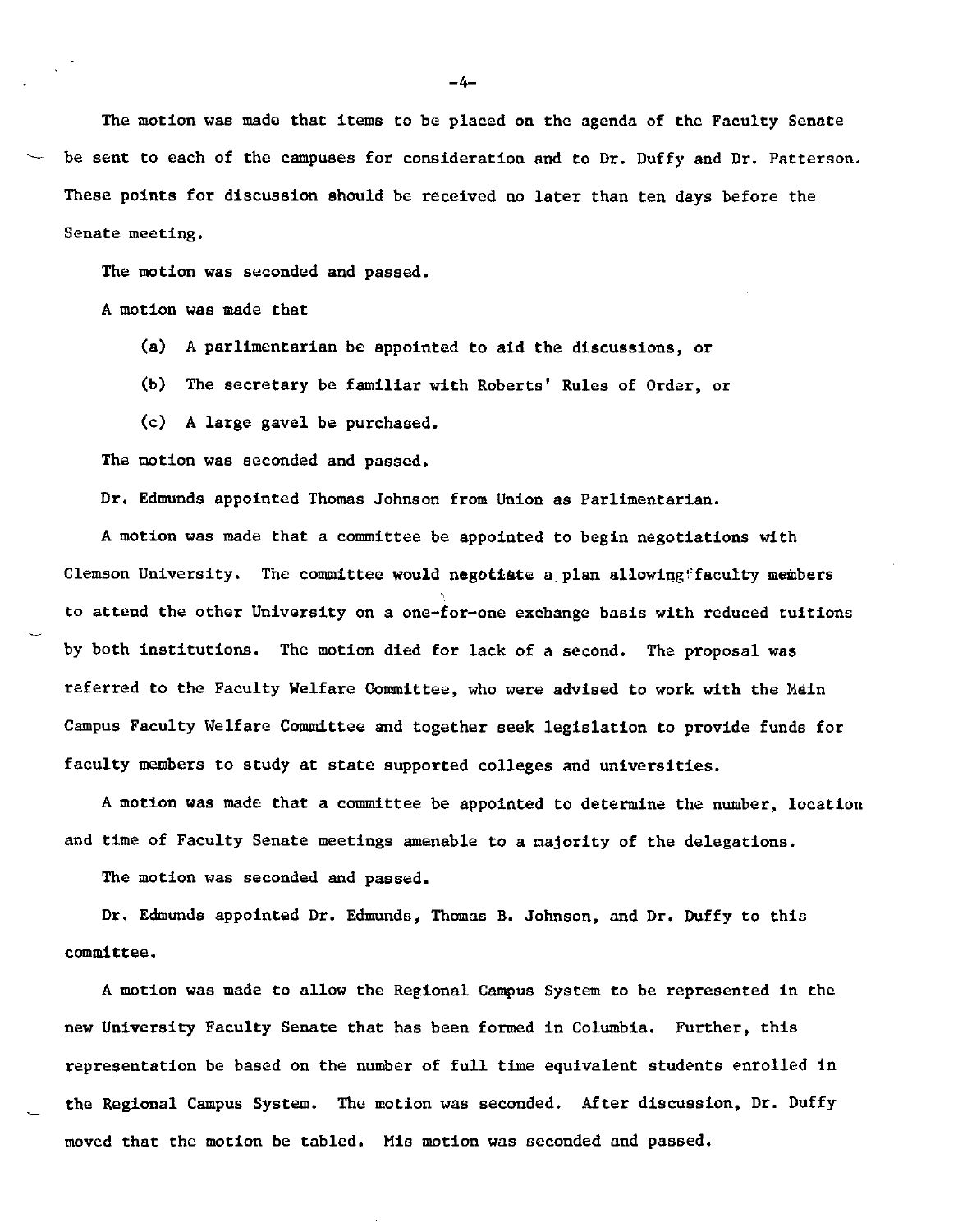A motion was made that a delegate be appointed to sit in the Faculty Senate in Columbia and request a reciprocal arrangement.

The motion died.

Dr. Duffy invited the Deans to address the Faculty Senate. Dr. Ochs reported that there has not been any criticism of the self-study to date and that a report was due November 1.

Each of the Deans thanked the Senate for being invited and some discussed their programs,

Dr, Patterson announced that he would bring to the attention of the Board of Trustees a request for regional campus representation at the meetings of the Board of Trustees.

A motion was made that the Regional Campuses give an engraved item to the retiring Chairman of the University Board of Trustees, Rutledge L. Osborne, The motion was seconded and passed unanimously.

The minutes of the 17 April 1970 meeting were approved,

Committee appointments were made and a motion to adjourn the meeting was passed.

Respectfully submitted,

Charles E. Stavely

Charles Stavely, Secretary